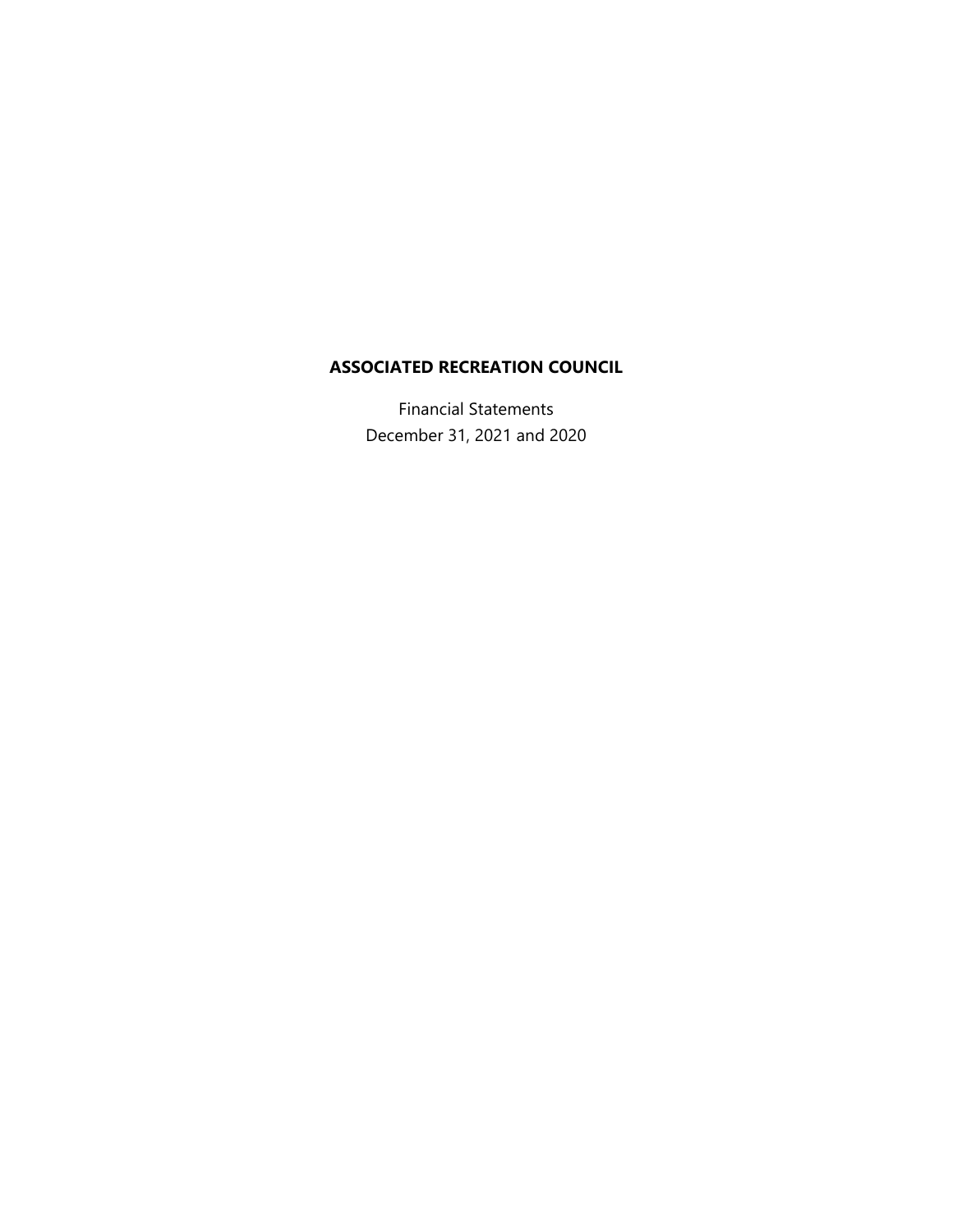# **Table of Contents**

| <b>Independent Auditor's Report</b>     | <b>1</b> and 2 |
|-----------------------------------------|----------------|
| <b>Financial Statements</b>             |                |
| <b>Statements of Financial Position</b> | 3              |
| <b>Statements of Activities</b>         | 4              |
| Statement of Functional Expenses - 2021 | 5              |
| Statement of Functional Expenses - 2020 | 6              |
| <b>Statements of Cash Flows</b>         |                |
| Notes to Financial Statements           | $8 - 14$       |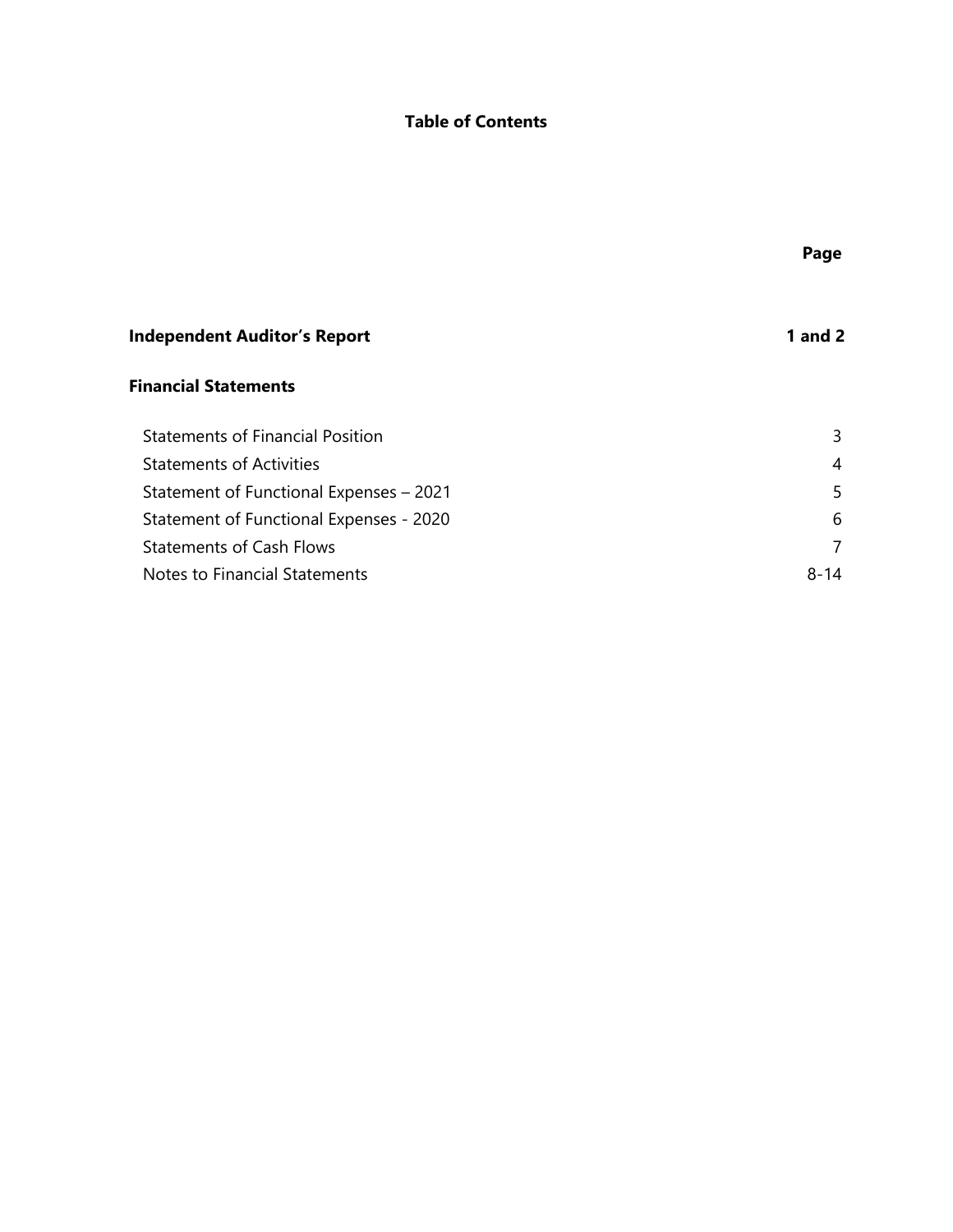Amanda O'Rourke, CPA Matt Smith, CPA Claire Chow, CPA Jason Mallon, CPA



#### INDEPENDENT AUDITOR'S REPORT

To the Board of Directors Associated Recreation Council Seattle, Washington

#### **Opinion**

We have audited the accompanying financial statements of Associated Recreation Council (a nonprofit organization), which comprise the statement of financial position as of December 31, 2021 and the related statements of activities, functional expenses, and cash flows for the year then ended, and the related notes to the financial statements.

In our opinion, the financial statements referred to above present fairly, in all material respects, the financial position of Associated Recreation Council as of December 31, 2021 and the changes in its net assets and its cash flows for the year then ended in accordance with accounting principles generally accepted in the United States of America.

#### **Basis for Opinion**

We conducted our audit in accordance with auditing standards generally accepted in the United States of America. Our responsibilities under those standards are further described in the Auditor's Responsibilities for the Audit of the Financial Statements section of our report. We are required to be independent of Associated Recreation Council and to meet our other ethical responsibilities in accordance with the relevant ethical requirements relating to our audit. We believe that the audit evidence we have obtained is sufficient and appropriate to provide a basis for our audit opinion.

#### **Prior Period Financial Statements**

The financial statements of Associated Recreation Council as of December 31, 2020 were audited by other auditors whose report dated September 21, 2021 expressed an unmodified opinion on those statements.

#### **Responsibilities of Management for the Financial Statements**

Management is responsible for the preparation and fair presentation of the financial statements in accordance with accounting principles generally accepted in the United States of America, and for the design, implementation, and maintenance of internal control relevant to the preparation and fair presentation of financial statements that are free from material misstatement, whether due to fraud or error.

In preparing the financial statements, management is required to evaluate whether there are conditions or events, considered in the aggregate, that raise substantial doubt about Associated Recreation Council's ability to continue as a going concern within one year after the date that the financial statements are available to be issued.

#### **Auditor's Responsibilities for the Audit of the Financial Statements**

Our objectives are to obtain reasonable assurance about whether the financial statements as a whole are free from material misstatement, whether due to fraud or error, and to issue an auditor's report that includes our opinion. Reasonable assurance is a high level of assurance but is not absolute assurance and therefore is not a guarantee that an audit conducted in accordance with generally accepted auditing standards will always detect a material misstatement when it exists. The risk of not detecting a material misstatement resulting from fraud is higher than for one resulting from error, as fraud may involve collusion, forgery, intentional omissions, misrepresentations, or the override of internal control. Misstatements, including omissions, are considered material if there is a substantial likelihood that, individually or in the aggregate, they would influence the judgment made by a reasonable user based on the financial statements.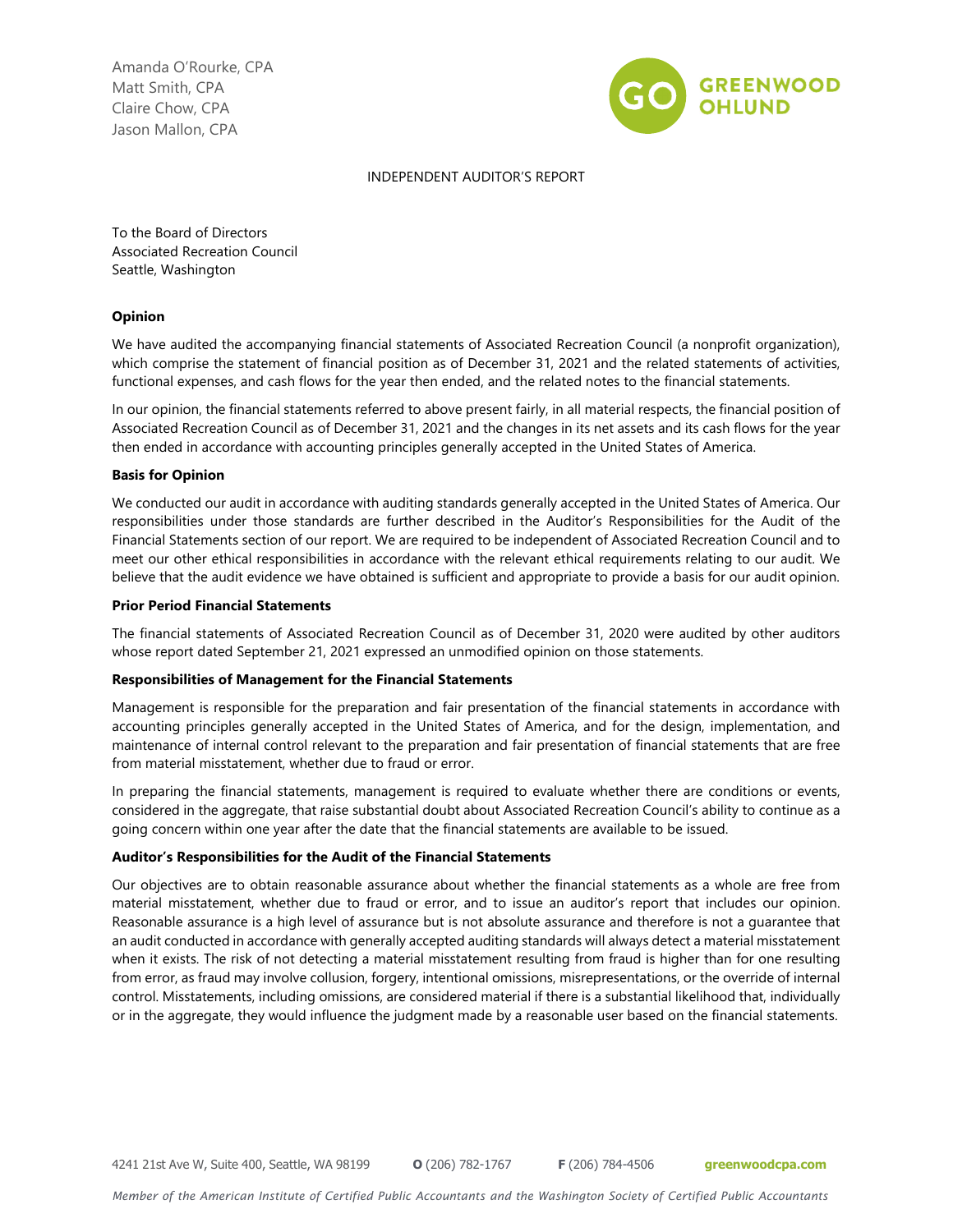Amanda O'Rourke, CPA Matt Smith, CPA Claire Chow, CPA Jason Mallon, CPA



In performing an audit in accordance with generally accepted auditing standards, we:

- Exercise professional judgment and maintain professional skepticism throughout the audit.
- Identify and assess the risks of material misstatement of the financial statements, whether due to fraud or error, and design and perform audit procedures responsive to those risks. Such procedures include examining, on a test basis, evidence regarding the amounts and disclosures in the financial statements.
- Obtain an understanding of internal control relevant to the audit in order to design audit procedures that are appropriate in the circumstances, but not for the purpose of expressing an opinion on the effectiveness of Associated Recreation Council's internal control. Accordingly, no such opinion is expressed.
- Evaluate the appropriateness of accounting policies used and the reasonableness of significant accounting estimates made by management, as well as evaluate the overall presentation of the financial statements.
- Conclude whether, in our judgment, there are conditions or events, considered in the aggregate, that raise substantial doubt about Associated Recreation Council's ability to continue as a going concern for a reasonable period of time.

We are required to communicate with those charged with governance regarding, among other matters, the planned scope and timing of the audit, significant audit findings, and certain internal control related matters that we identified during the audit.

*Greenwood Ohlund* 

Seattle, Washington May 19, 2022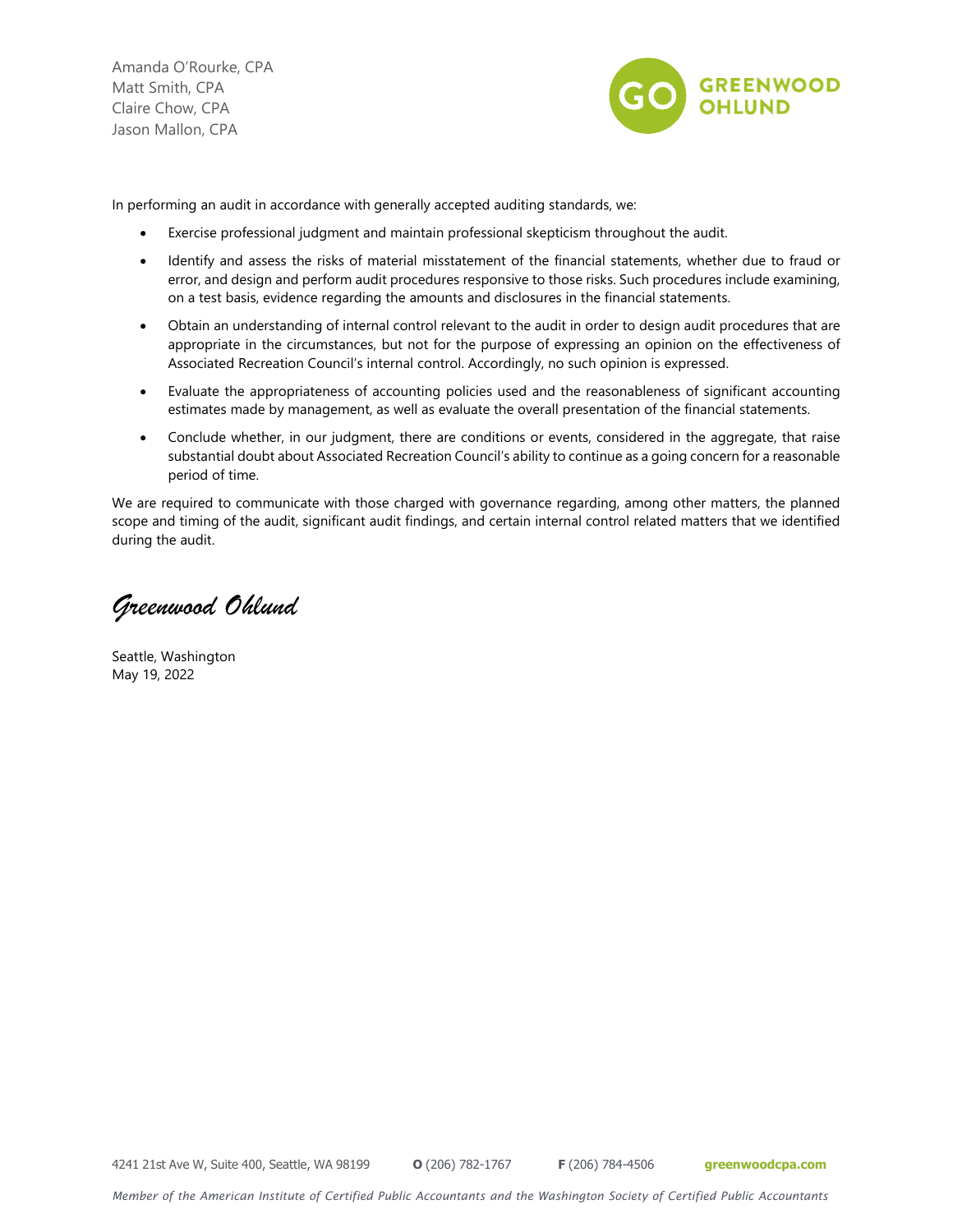# STATEMENTS OF FINANCIAL POSITION December 31, 2021 and 2020

| <b>ASSETS</b>                                             | 2021             | 2020            |  |  |
|-----------------------------------------------------------|------------------|-----------------|--|--|
| <b>Current Assets</b>                                     |                  |                 |  |  |
| Cash and cash equivalents                                 | \$<br>4,212,186  | \$<br>2,284,653 |  |  |
| Investments                                               | 3,327,372        | 3,340,947       |  |  |
| Class fees receivable                                     | 2,571,667        | 1,191,840       |  |  |
| Contributions and grants receivable                       | 500,315          | 196,798         |  |  |
| Campaign contributions receivable, current portion        | 628,312          | 736,384         |  |  |
| Other receivables                                         | 28,932           | 280,860         |  |  |
| Prepaid expenses                                          | 1,165            | 1,629           |  |  |
| Total current assets                                      | 11,269,949       | 8,033,111       |  |  |
| Campaign Contributions Receivable, net of current portion |                  | 20,676          |  |  |
| <b>Total assets</b>                                       | \$<br>11,269,949 | \$<br>8,053,787 |  |  |
| LIABILITIES AND NET ASSETS                                |                  |                 |  |  |
| <b>Current Liabilities</b>                                |                  |                 |  |  |
| Accounts payable and accrued expenses                     | \$<br>1,193,070  | \$<br>1,417,189 |  |  |
| Deferred revenue                                          | 2,571,667        | 1,206,509       |  |  |
| Paycheck Protection Program loan                          |                  | 2,021,000       |  |  |
| <b>Total liabilities</b>                                  | 3,764,737        | 4,644,698       |  |  |
| <b>Net Assets</b>                                         |                  |                 |  |  |
| Without donor restrictions                                | 4,819,512        | 829,615         |  |  |
| With donor restrictions                                   | 2,685,700        | 2,579,474       |  |  |
| Total net assets                                          | 7,505,212        | 3,409,089       |  |  |
| Total liabilities and net assets                          | \$<br>11,269,949 | \$<br>8,053,787 |  |  |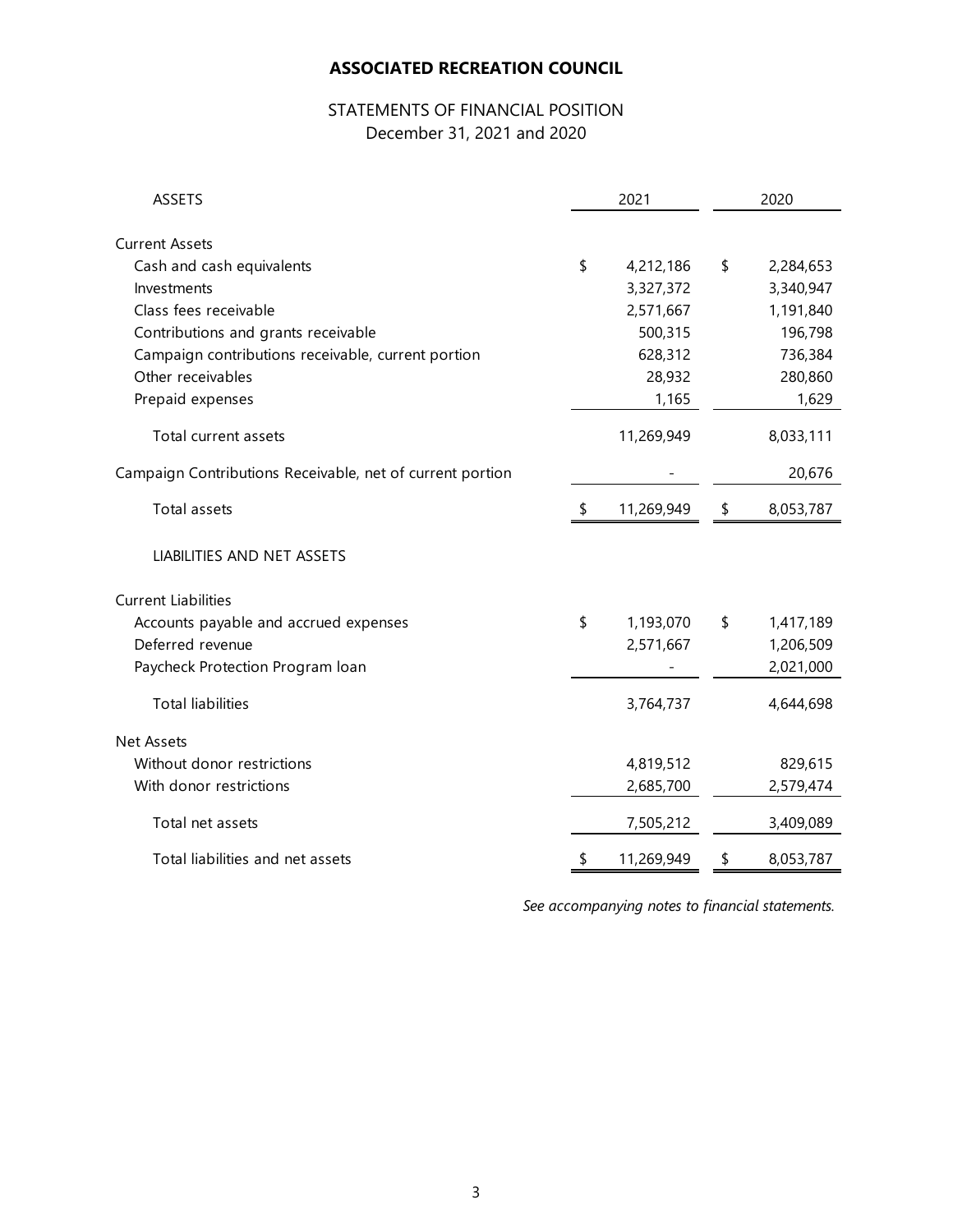## STATEMENTS OF ACTIVITIES For the Years Ended December 31, 2021 and 2020

|                                              | 2021          |              |            |              | 2020 |            |                      |               |            |              |  |             |
|----------------------------------------------|---------------|--------------|------------|--------------|------|------------|----------------------|---------------|------------|--------------|--|-------------|
|                                              | Without Donor |              | With Donor |              |      |            | <b>Without Donor</b> |               | With Donor |              |  |             |
|                                              |               | Restrictions |            | Restrictions |      | Total      |                      | Restrictions  |            | Restrictions |  | Total       |
| Public Support and Revenue                   |               |              |            |              |      |            |                      |               |            |              |  |             |
| Class fees                                   |               | 6,110,491    | \$         |              | \$   | 6,110,491  | \$                   | 5,003,870     | \$         |              |  | 5,003,870   |
| Sports fees                                  |               | 118,674      |            |              |      | 118,674    |                      | 228,534       |            |              |  | 228,534     |
| Contributions and grants                     |               | 2,003,144    |            | 126,958      |      | 2,130,102  |                      | 1,532,678     |            | 137,258      |  | 1,669,936   |
| Special events                               |               | 259,711      |            |              |      | 259,711    |                      | 488,469       |            |              |  | 488,469     |
| Special events - direct benefit to donor     |               | (7, 242)     |            |              |      | (7, 242)   |                      | (18, 524)     |            |              |  | (18, 524)   |
| Government grants - Paycheck Protection      |               |              |            |              |      |            |                      |               |            |              |  |             |
| Program loan and interest forgiveness        |               | 4,056,224    |            |              |      | 4,056,224  |                      |               |            |              |  |             |
| Investment return (loss)                     |               | 118,455      |            |              |      | 118,455    |                      | (195, 415)    |            | 2,789        |  | (192, 626)  |
| Retail sales, print shop proceeds, and other |               | 183,685      |            |              |      | 183,685    |                      | 89,752        |            |              |  | 89,752      |
| Net assets released from restrictions        |               | 20,732       |            | (20, 732)    |      |            |                      | 65,510        |            | (65, 510)    |  |             |
| Total public support and revenue             |               | 12,863,874   |            | 106,226      |      | 12,970,100 |                      | 7,194,874     |            | 74,537       |  | 7,269,411   |
| Expenses                                     |               |              |            |              |      |            |                      |               |            |              |  |             |
| Programs                                     |               | 5,900,825    |            |              |      | 5,900,825  |                      | 7,564,842     |            |              |  | 7,564,842   |
| Management and general                       |               | 2,699,061    |            |              |      | 2,699,061  |                      | 3,103,617     |            |              |  | 3,103,617   |
| Fundraising                                  |               | 274,091      |            |              |      | 274,091    |                      | 261,745       |            |              |  | 261,745     |
| Total expenses                               |               | 8,873,977    |            |              |      | 8,873,977  |                      | 10,930,204    |            |              |  | 10,930,204  |
| Change in net assets before Campaign         |               |              |            |              |      |            |                      |               |            |              |  |             |
| Contributions and Expenditures               |               | 3,989,897    |            | 106,226      |      | 4,096,123  |                      | (3,735,330)   |            | 74,537       |  | (3,660,793) |
| <b>Campaign Contributions</b>                |               |              |            |              |      |            |                      |               |            | 776,836      |  | 776,836     |
| Campaign Expenditures                        |               |              |            |              |      |            |                      | (17, 907)     |            |              |  | (17, 907)   |
| <b>Change in net assets</b>                  |               | 3,989,897    |            | 106,226      |      | 4,096,123  |                      | (3, 753, 237) |            | 851,373      |  | (2,901,864) |
| Net Assets, beginning of year                |               | 829,615      |            | 2,579,474    |      | 3,409,089  |                      | 4,582,852     |            | 1,728,101    |  | 6,310,953   |
| Net Assets, end of year                      |               | 4,819,512    |            | 2,685,700    | \$   | 7,505,212  | S                    | 829,615       |            | 2,579,474    |  | 3,409,089   |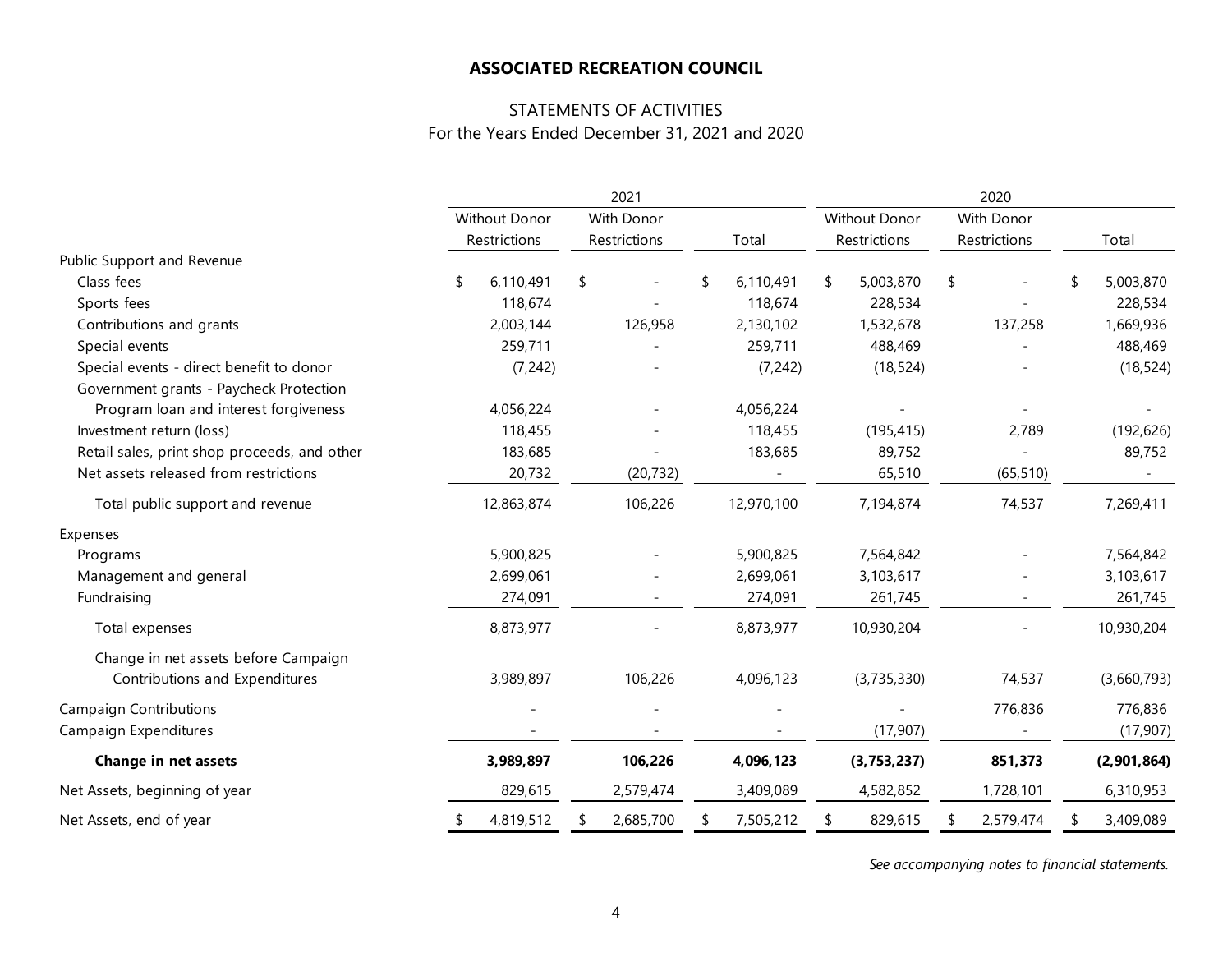## STATEMENT OF FUNCTIONAL EXPENSES For the Year Ended December 31, 2021

|                                                   |               | Program Expenses |                |    |            |    |                       |    |                              |               |                 |
|---------------------------------------------------|---------------|------------------|----------------|----|------------|----|-----------------------|----|------------------------------|---------------|-----------------|
|                                                   |               |                  | Recreation and |    | School Age |    |                       |    | Management                   |               |                 |
|                                                   | Preschool     |                  | Education      |    | Care       |    | <b>Total Programs</b> |    | and General                  | Fundraising   | Total           |
| Personnel                                         | \$<br>595,795 | \$               | 663,714        | \$ | 3,354,228  | \$ | 4,613,737             | \$ | 2,342,640                    | \$<br>230,838 | \$<br>7,187,215 |
| System fees                                       | 8,958         |                  | 97,374         |    | 321,995    |    | 428,327               |    | 49,541                       | 1,559         | 479,427         |
| Professional fees                                 | 103           |                  | 211,072        |    | 5,369      |    | 216,544               |    | 64,030                       | 11,972        | 292,546         |
|                                                   |               |                  | 82,378         |    |            |    | 82,378                |    | 81,035                       |               | 163,413         |
| Insurance                                         |               |                  |                |    |            |    |                       |    | 41,837                       |               |                 |
| Equipment                                         | 4,156         |                  | 50,630         |    | 61,137     |    | 115,923               |    |                              | 2,367         | 160,127         |
| Supplies                                          | 23,414        |                  | 37,048         |    | 56,611     |    | 117,073               |    | 12,442                       | 2,766         | 132,281         |
| Facility rental                                   |               |                  | 45,279         |    | 68,000     |    | 113,279               |    |                              |               | 113,279         |
| Miscellaneous                                     | 2,349         |                  | 25,914         |    | 10,784     |    | 39,047                |    | 45,230                       | 20,548        | 104,825         |
| Food and appreciation                             | 11,171        |                  | 3,213          |    | 69,353     |    | 83,737                |    | 2,032                        | 264           | 86,033          |
| Taxes and fees                                    | 340           |                  | 29,176         |    | 29,909     |    | 59,425                |    | 5,128                        | 431           | 64,984          |
| Transportation                                    | 1,922         |                  |                |    | 228        |    | 2,150                 |    | 39,423                       | 4,123         | 45,696          |
| Printing and advertising                          | 17            |                  | 3,927          |    |            |    | 3,944                 |    | 14,471                       |               | 18,415          |
| Registration fees                                 |               |                  | 17,969         |    |            |    | 17,969                |    | 207                          |               | 18,176          |
| Events                                            |               |                  | 777            |    |            |    | 777                   |    | $\overline{\phantom{a}}$     | 6,465         | 7,242           |
| Uniforms                                          |               |                  | 5,136          |    |            |    | 5,136                 |    | $\qquad \qquad \blacksquare$ |               | 5,136           |
| Travel                                            |               |                  | 1,379          |    |            |    | 1,379                 |    | 1,045                        |               | 2,424           |
| Total expenses                                    | 648,225       |                  | 1,274,986      |    | 3,977,614  |    | 5,900,825             |    | 2,699,061                    | 281,333       | 8,881,219       |
| Less: Special events - direct<br>benefit to donor |               |                  |                |    |            |    |                       |    |                              | (7, 242)      | (7, 242)        |
|                                                   |               |                  |                |    |            |    |                       |    |                              |               |                 |
|                                                   | \$<br>648,225 | S                | 1,274,986      | \$ | 3,977,614  | S. | 5,900,825             | S  | 2,699,061                    | \$<br>274,091 | 8,873,977       |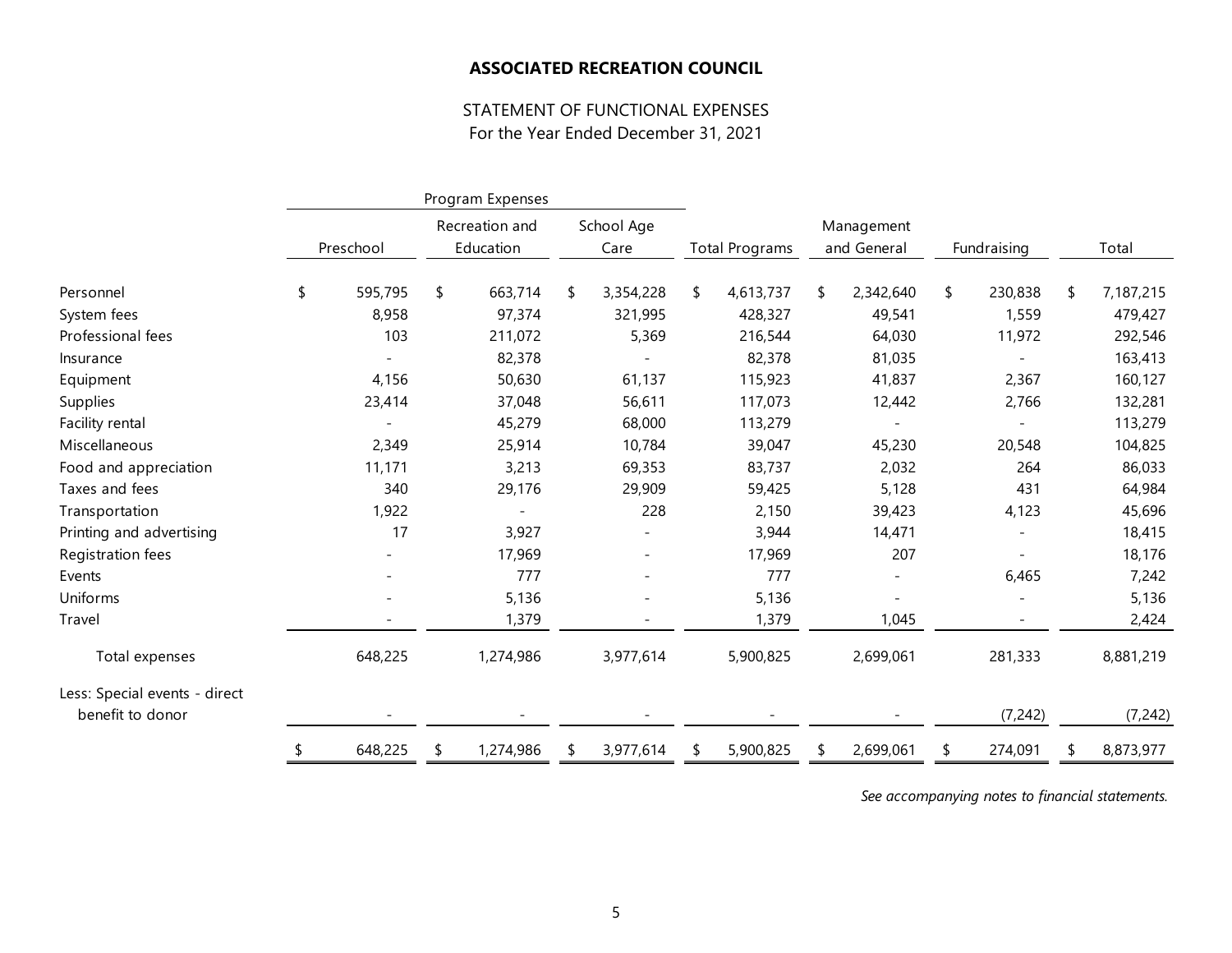## STATEMENT OF FUNCTIONAL EXPENSES For the Year Ended December 31, 2020

|                               | Program Expenses |         |           |                |      |            |                       |             |            |             |           |                 |
|-------------------------------|------------------|---------|-----------|----------------|------|------------|-----------------------|-------------|------------|-------------|-----------|-----------------|
|                               |                  |         |           | Recreation and |      | School Age |                       |             | Management |             |           |                 |
|                               | Preschool        |         | Education |                | Care |            | <b>Total Programs</b> | and General |            | Fundraising |           | Total           |
| Personnel                     | \$               | 895,316 | \$        | 1,135,555      | \$   | 4,156,544  | \$<br>6,187,415       | \$          | 2,700,401  | \$          | 260,504   | \$<br>9,148,320 |
| System fees                   |                  | 19,214  |           | 76,669         |      | 386,334    | 482,217               |             |            |             | 230       | 482,447         |
| Professional fees             |                  |         |           | 136,720        |      | 4,316      | 141,036               |             | 108,561    |             | 4,409     | 254,006         |
| Equipment                     |                  | 3,392   |           | 108,405        |      | 32,509     | 144,306               |             | 85,618     |             | 8,156     | 238,080         |
| Supplies                      |                  | 30,732  |           | 62,100         |      | 66,210     | 159,042               |             | 19,587     |             | 1,026     | 179,655         |
| Food and appreciation         |                  | 8,022   |           | 14,960         |      | 78,059     | 101,041               |             | 12,294     |             | 240       | 113,575         |
| Taxes and fees                |                  | 3,120   |           | 43,001         |      | 54,399     | 100,520               |             | 8,126      |             | 717       | 109,363         |
| Insurance                     |                  |         |           |                |      |            |                       |             | 90,170     |             |           | 90,170          |
| Facility rental               |                  |         |           | 2,601          |      | 73,606     | 76,207                |             | 3,333      |             |           | 79,540          |
| Transportation                |                  | 5,992   |           | 7,358          |      | 3,320      | 16,670                |             | 38,793     |             | 3,548     | 59,011          |
| Uniforms                      |                  |         |           | 57,118         |      |            | 57,118                |             |            |             |           | 57,118          |
| Printing and advertising      |                  | 81      |           | 37,983         |      | 4,978      | 43,042                |             | 11,391     |             | 804       | 55,237          |
| Miscellaneous                 |                  | 3       |           | 15,279         |      |            | 15,282                |             | 21,767     |             | 3         | 37,052          |
| Events                        |                  |         |           | 5,852          |      |            | 5,852                 |             |            |             | 12,672    | 18,524          |
| Program monitoring            |                  |         |           | 14,805         |      |            | 14,805                |             |            |             |           | 14,805          |
| Travel                        |                  | 107     |           | 7,164          |      | 3,970      | 11,241                |             | 3,396      |             | 15        | 14,652          |
| Field trips                   |                  |         |           | 2,016          |      | 7,184      | 9,200                 |             | 180        |             |           | 9,380           |
| Registration fees             |                  |         |           | 5,700          |      |            | 5,700                 |             |            |             |           | 5,700           |
| Total expenses                |                  | 965,979 |           | 1,733,286      |      | 4,871,429  | 7,570,694             |             | 3,103,617  |             | 292,324   | 10,966,635      |
| Less: Special events - direct |                  |         |           |                |      |            |                       |             |            |             |           |                 |
| benefit to donor              |                  |         |           | (5,852)        |      |            | (5,852)               |             |            |             | (12, 672) | (18, 524)       |
| Less: Campaign expenditures   |                  |         |           |                |      |            |                       |             |            |             | (17, 907) | (17, 907)       |
|                               |                  | 965,979 | S         | 1,727,434      | \$   | 4,871,429  | 7,564,842             | \$          | 3,103,617  | \$          | 261,745   | 10,930,204      |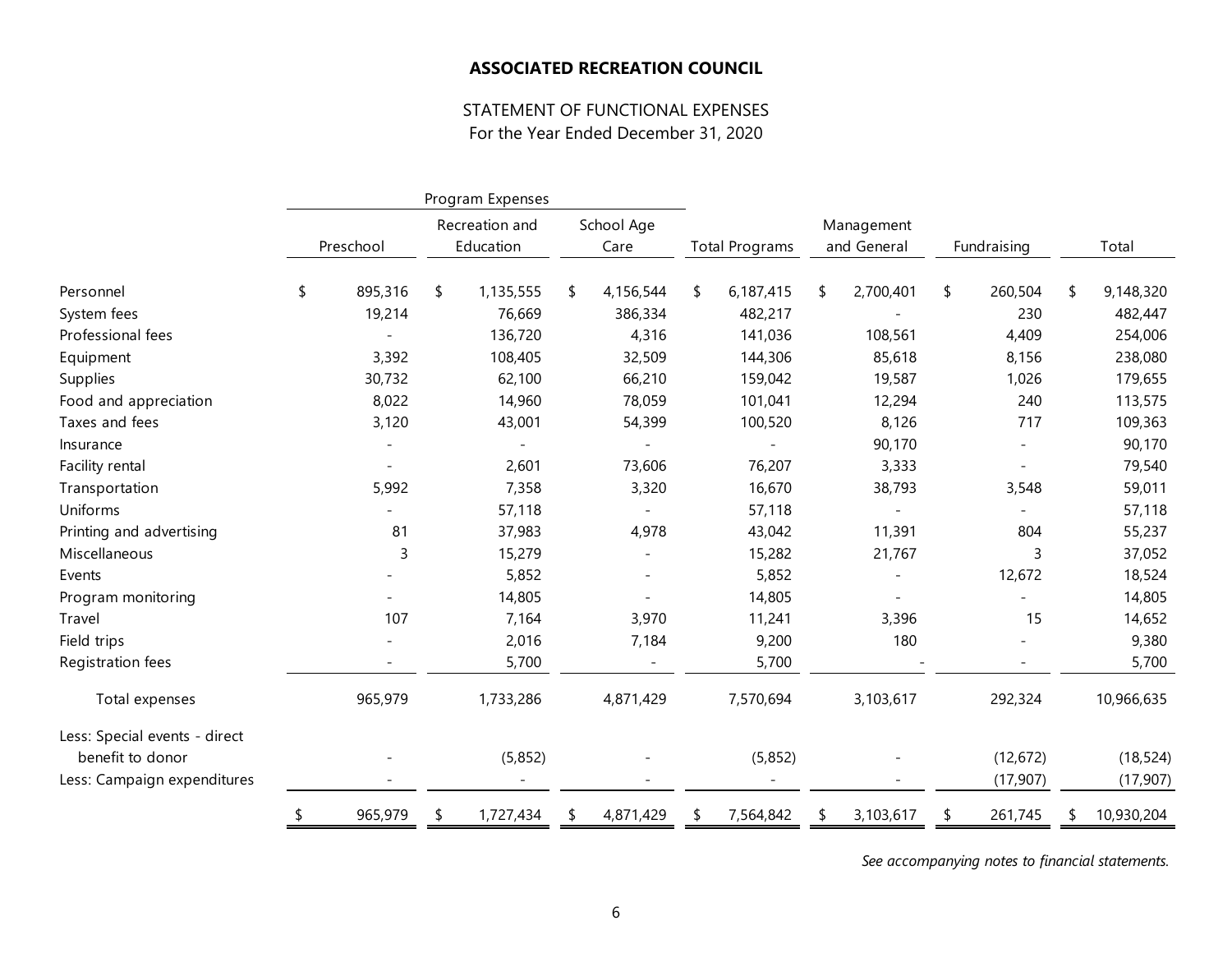# STATEMENTS OF CASH FLOWS For the Years Ended December 31, 2021 and 2020

|                                                  | 2021 |             |    | 2020          |  |  |  |
|--------------------------------------------------|------|-------------|----|---------------|--|--|--|
| Cash Flows from Operating Activities             |      |             |    |               |  |  |  |
| Change in net assets                             | \$   | 4,096,123   | \$ | (2,901,864)   |  |  |  |
| Adjustments to reconcile change in net assets to |      |             |    |               |  |  |  |
| net cash flows for operating activities:         |      |             |    |               |  |  |  |
| Forgiveness of Paycheck Protection Program loans |      | (4,021,000) |    |               |  |  |  |
| Realized and unrealized losses on investments    |      | 29,004      |    | 379,808       |  |  |  |
| Changes in operating assets and liabilities:     |      |             |    |               |  |  |  |
| Class fees receivable                            |      | (1,379,827) |    | (244, 418)    |  |  |  |
| Contributions and grants receivable              |      | (303, 517)  |    | 249,301       |  |  |  |
| Campaign contributions receivable                |      | 128,748     |    | (453, 893)    |  |  |  |
| Other receivables                                |      | 251,928     |    | (188, 593)    |  |  |  |
| Prepaid expenses                                 |      | 464         |    | 20,762        |  |  |  |
| Accounts payable and accrued expenses            |      | (224, 119)  |    | 244,994       |  |  |  |
| Deferred revenue                                 |      | 1,365,158   |    | (97, 426)     |  |  |  |
| Net cash flows from operating activities         |      | (57,038)    |    | (2,991,329)   |  |  |  |
| Cash Flows from Investing Activities             |      |             |    |               |  |  |  |
| Purchases of investments                         |      | (128, 963)  |    | (1, 114, 010) |  |  |  |
| Proceeds from sales of investments               |      | 113,534     |    | 3,067,617     |  |  |  |
| Net cash flows from investing activities         |      | (15, 429)   |    | 1,953,607     |  |  |  |
| Cash Flows from Financing Activity               |      |             |    |               |  |  |  |
| Proceeds from Paycheck Protection Program loans  |      | 2,000,000   |    | 2,021,000     |  |  |  |
| Net change in cash and cash equivalents          |      | 1,927,533   |    | 983,278       |  |  |  |
| Cash and Cash Equivalents, beginning of the year |      | 2,284,653   |    | 1,301,375     |  |  |  |
| Cash and Cash Equivalents, end of the year       | \$   | 4,212,186   | \$ | 2,284,653     |  |  |  |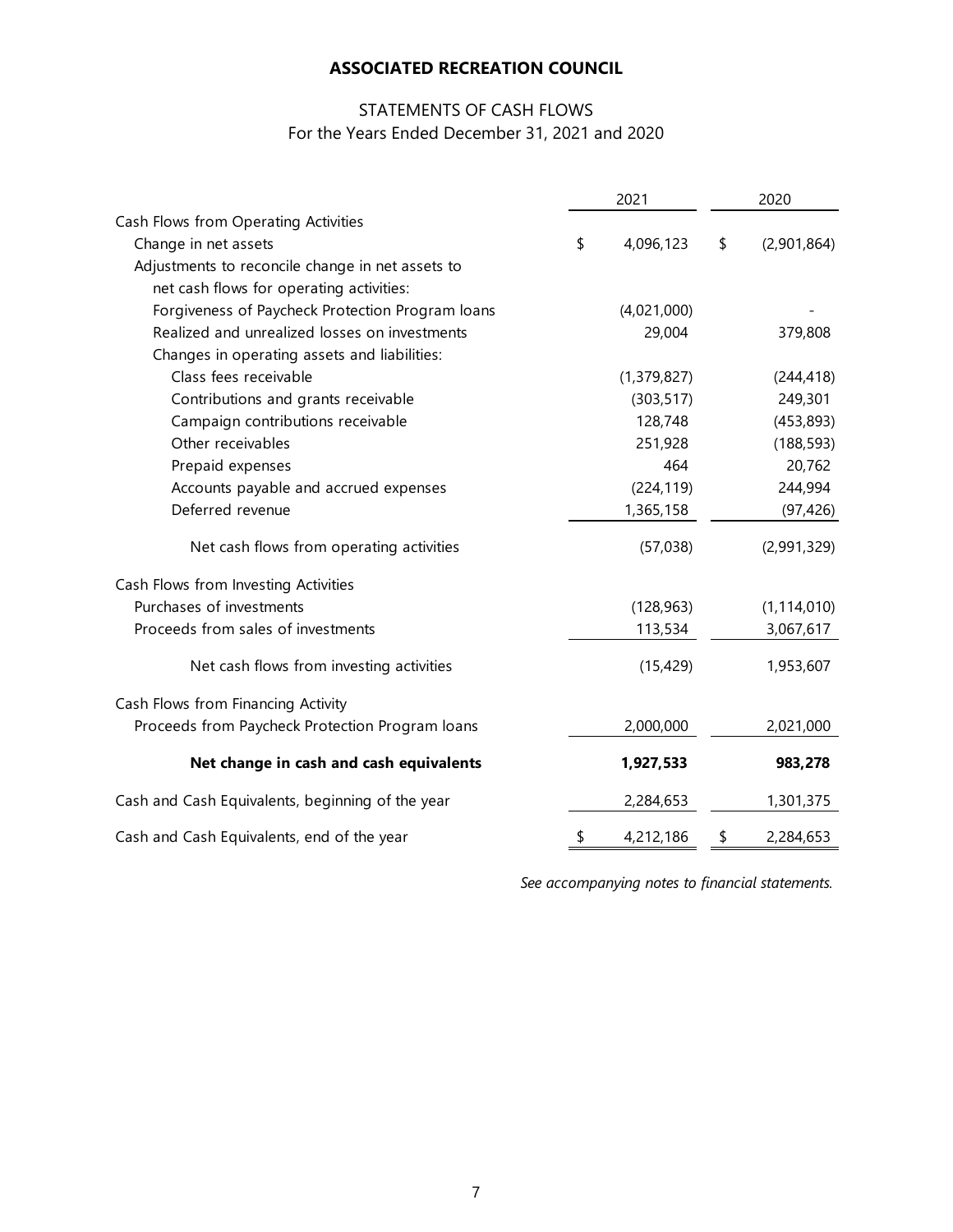## NOTES TO FINANCIAL STATEMENTS

## **Note 1 – Nature of Activities and Summary of Significant Accounting Policies**

## *Nature of Activities and Financial Statement Presentation*

Associated Recreation Council (ARC) is an independent nonprofit corporation, the purpose of which is to benefit and support the City of Seattle Department of Parks and Recreation (the City) and its officially recognized Advisory Councils in providing public recreation programs at various parks and community centers throughout the City of Seattle. As of December 31, 2021, there were 36 Advisory Councils providing programs, classes, and activities. Support provided by ARC involves the collection, administration, and disbursement of funds for member Advisory Councils in connection with all programs, classes, and activities provided through the ARC system.

These financial statements include the assets, liabilities, revenue, and expenses of ARC and those of the Advisory Councils other than the assets and liabilities represented by the park and community center facility properties. Ownership of these properties remains with the City of Seattle. ARC contributed \$104,508 of equipment to the City in 2020, which is included in equipment on the statement of functional expenses. There were no contributions of equipment from ARC to the City in 2021. ARC also provides monetary support to the City. See Note 4.

ARC has an ongoing fundraising campaign (the Campaign) to support the construction of a boathouse at the Green Lake Small Craft Center.

## *Use of Estimates*

The preparation of financial statements in conformity with accounting principles generally accepted in the United States of America requires management to make estimates and assumptions that affect certain reported amounts and disclosures. Actual results could differ from those estimates.

### *Financial Statement Presentation*

ARC reports information regarding its financial position and activities according to two classes of net assets: without donor restrictions and with donor restrictions. Net assets without donor restrictions are available to support the general operations of ARC.

Net assets with donor restrictions consist of unexpended contributions restricted for particular programs or time periods. If ARC receives a donor restricted contribution and it meets the restriction in the same year the contribution is received, then it records the contribution as revenue without donor restrictions. Net assets with donor restrictions are transferred to net assets without donor restrictions as expenditures are incurred for the restricted programs or as the time restrictions are met.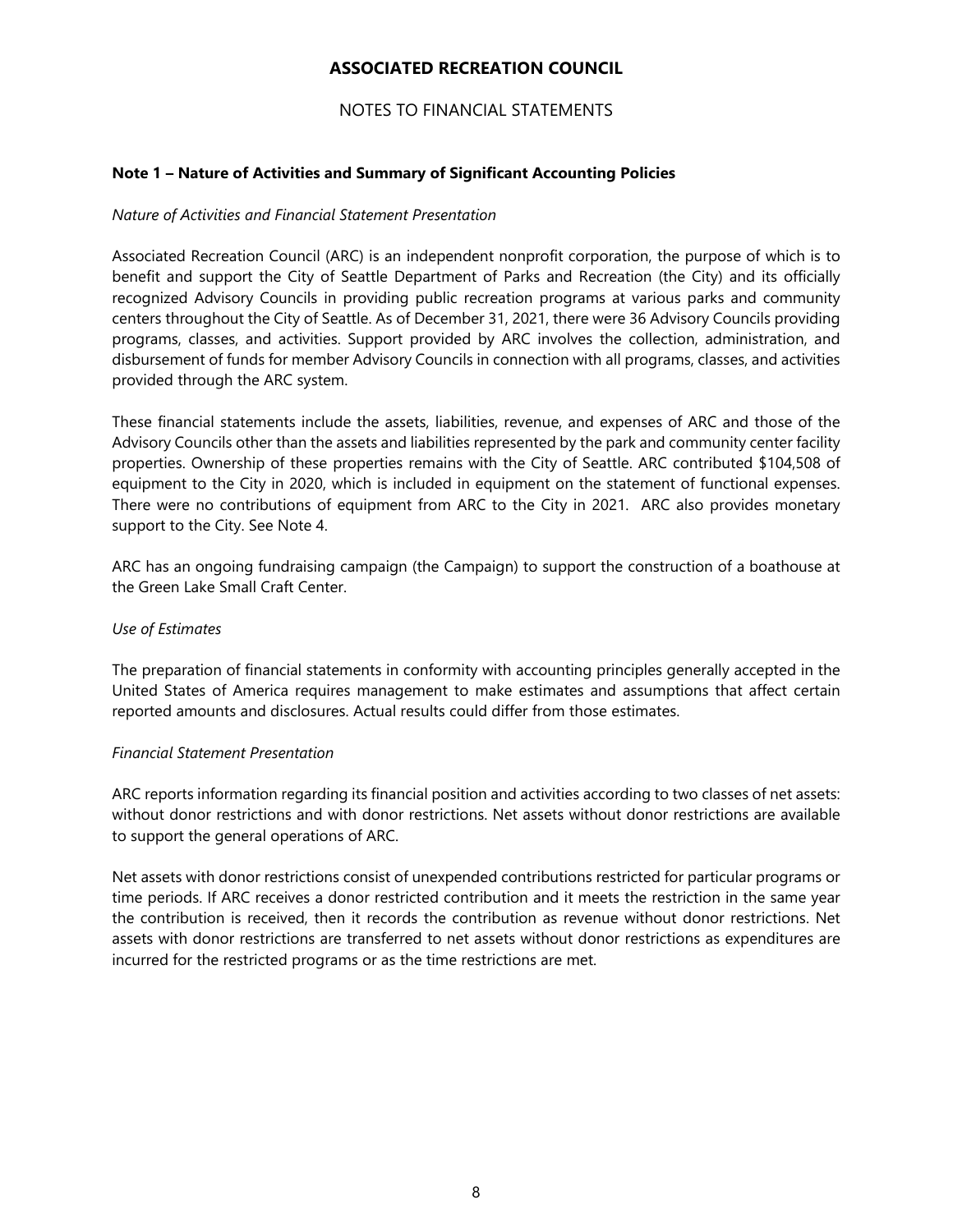## NOTES TO FINANCIAL STATEMENTS

Net assets with donor restrictions are available for the following purposes at December 31:

|                                              | 2021 |           |    | 2020      |  |  |
|----------------------------------------------|------|-----------|----|-----------|--|--|
| Green Lake small craft capital project       | \$   | 2,024,727 | \$ | 1,937,536 |  |  |
| Mt. Baker equipment fund                     |      | 287,357   |    | 261,103   |  |  |
| Sharon Gowdey Memorial Fund Special Programs |      | 93,766    |    | 98,744    |  |  |
| Troops for Fitness program                   |      | 63,534    |    | 63,534    |  |  |
| Seal Sitters program fund                    |      | 39,780    |    | 45,075    |  |  |
| Montlake Family Fitness capital project      |      | 28,499    |    | 28,499    |  |  |
| Green Lake rowing scholarship fund           |      | 28,193    |    | 25,693    |  |  |
| Cascade Park                                 |      | 28,122    |    | 28,122    |  |  |
| Other programs and fiscal sponsorships       |      | 24,501    |    | 23,836    |  |  |
| Friends of Heron habitat                     |      | 23,612    |    | 23,723    |  |  |
| Carkeek Park trails maintenance              |      | 22,594    |    | 22,594    |  |  |
| Annie's Playground, Meadowbrook              |      | 16,082    |    | 16,082    |  |  |
| East African meals program                   |      | 4,933     |    | 4,933     |  |  |
|                                              |      | 2,685,700 | \$ | 2,579,474 |  |  |

#### *Fair Value Measurements*

Fair value is a market-based measurement determined based on assumptions that market participants would use in pricing an asset or liability. There are three levels that prioritize the inputs used in measuring fair value as follows:

- Level 1: Observable market inputs such as quoted prices (unadjusted) in active markets for identical assets or liabilities;
- Level 2: Observable market inputs, other than quoted prices in active markets, that are observable either directly or indirectly; and
- Level 3: Unobservable market inputs where there is little or no market data, which require the reporting entity to develop its own assumptions.

An asset's or liability's level within the fair value hierarchy is based on the lowest level of any input that is significant to the fair value measurement.

## *Cash and Cash Equivalents*

ARC considers all highly liquid investments purchased with a maturity of three months or less to be cash and cash equivalents. ARC occasionally has cash balances in excess of federally insured limits.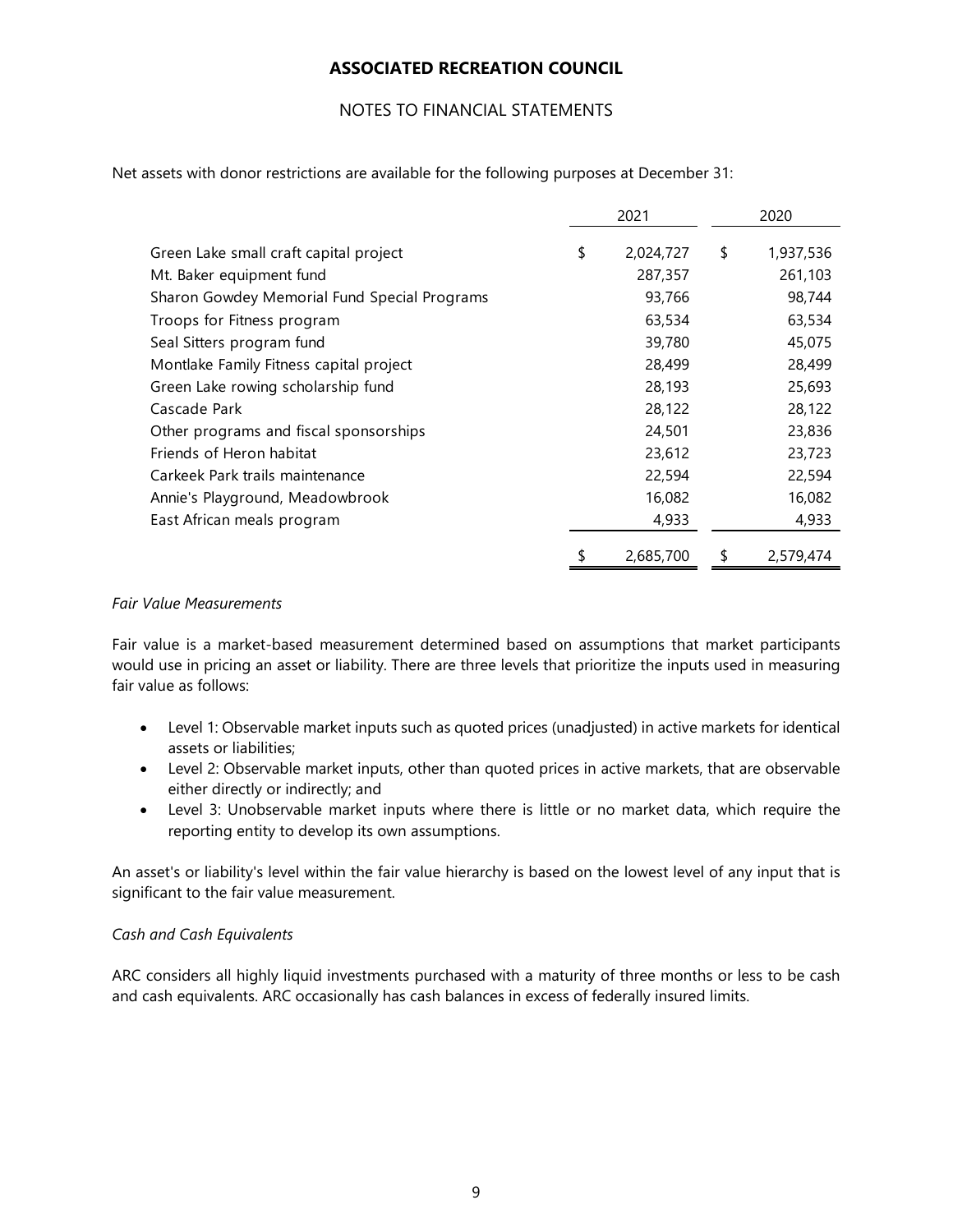## NOTES TO FINANCIAL STATEMENTS

### *Investment*s

Investments are reported at their fair value using quoted prices in an active market (Level 1 inputs such as quoted prices on national exchanges) in the statements of financial position and consist of the following at December 31:

|                                        | 2021 |           |    | 2020      |
|----------------------------------------|------|-----------|----|-----------|
| Cash Equivalents                       | \$   | 3,188     | \$ | 3,435     |
| Bond and Preferred Stock Mutual Funds  |      |           |    |           |
| Preferred stock funds                  |      | 1,709,924 |    | 1,727,677 |
| Multisector bond funds                 |      | 635,255   |    | 597,089   |
| Government bond funds                  |      | 555,457   |    | 569,150   |
| High-yield bond funds                  |      | 123,464   |    | 123,464   |
| Intermediate-term bond funds           |      | 45,998    |    | 80,319    |
| International bond funds               |      | 32,793    |    | 29,224    |
| <b>Equity Mutual Funds</b>             |      |           |    |           |
| International large blend equity funds |      | 82,455    |    | 78,787    |
| Large blend equity funds               |      | 75,325    |    | 81,520    |
| Small blend equity funds               |      | 31,503    |    | 18,957    |
| Foreign large growth equity funds      |      | 16,248    |    | 18,480    |
| Global real estate equity funds        |      | 15,762    |    | 12,845    |
|                                        | \$   | 3,327,372 | \$ | 3,340,947 |

Investment return or loss consists of interest and dividends, realized and unrealized gains or losses, net of investment fees.

## *Receivables*

Class fees receivable consists of amounts due from the City, which manages the enrollment of classes and collects registration fees for classes in advance. Amounts due from the City relate to class fees collected by the City that have not been earned and are stated at the amount management expects to collect from outstanding balances. The unearned amounts recognized as being receivable are included with deferred revenue discussed below.

Management reviews the collectability of receivables on a periodic basis and determines the appropriate amount of an allowance for doubtful accounts, if any. ARC writes off receivables against the allowance when it is determined that a receivable is not collectible. Management believes all receivables are collectible at December 31, 2021 and 2020.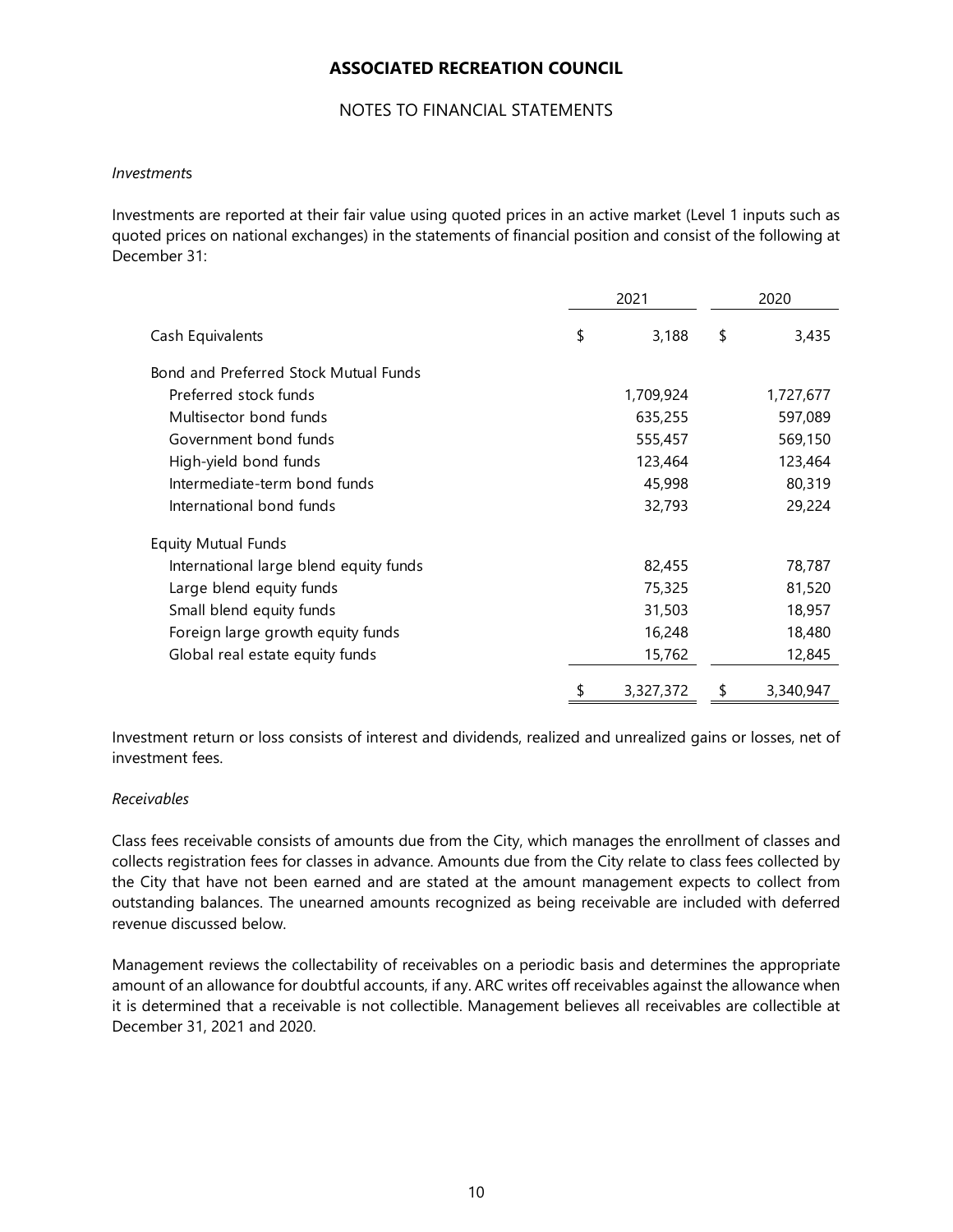## NOTES TO FINANCIAL STATEMENTS

Contributions and grants receivable (including Campaign contributions receivable) expected to be collected in one year are recorded at net realizable value. Contributions and grants receivable expected to be received in more than one year (consisting solely of Campaign contributions receivable) are discounted to net present value at a rate based on management's estimate commensurate with the related risk. As a result of this adjustment, promises to give are initially recognized at fair value. Management considers a discount and allowance for uncollectibility when arriving at fair value. ARC assesses the need for an allowance on its contributions and grants receivable in the same manner as its class fees receivable. Management determined that an allowance and discount were not necessary as of December 31, 2021 or 2020.

Campaign contributions receivable is due in the following years at December 31:

|                                                                     |    | 2021    | 2020 |                   |  |  |
|---------------------------------------------------------------------|----|---------|------|-------------------|--|--|
| Receivable in less than one year<br>Receivable in one to five years | -S | 628,312 |      | 736,384<br>20,676 |  |  |
|                                                                     |    | 628,312 |      | 757,060           |  |  |

Contributions and grants receivable from one donor represented 25% of total contributions and grants receivable at December 31, 2021. There were no concentrations of contributions and grants receivable at December 31, 2020.

At December 31, 2020, 63% of Campaign contributions receivable were due from three donors. There were no concentrations of Campaign contributions receivable at December 31, 2021.

## *Revenue Recognition*

ARC's primary source of revenue is derived from class registration fees and participation fees for organized sports. Revenue is recognized when the benefit of the services is transferred to the customer, or when the control of goods is transferred to the customer. Class fees are recognized as revenue when the benefit of the services is transferred to the customer over time, on a pro rata basis during the term of the class. Sports participation fees are recognized as revenue when the benefit of the services is transferred to the customer over time, on a pro rata basis during the sport season. There are no significant judgments that affect the determination of the amount and timing of revenue from contracts with customers. ARC does not incur costs to obtain contracts.

Contract assets consist of class fees receivable and represent amounts collected by the City, payable to ARC for classes and/or sport seasons that are not complete. Contract liabilities include deferred revenue related to payments for class and sports participation fees received prior to year-end for classes and/or sport seasons that are not complete. Deferred revenue also includes unearned amounts recognized as being receivable.

Deferred revenue at December 31, 2019 recognized to revenue during the year ended December 31, 2020 was \$1,303,935. Deferred revenue at December 31, 2020 recognized to revenue during the year ended December 31, 2021 was \$1,206,509.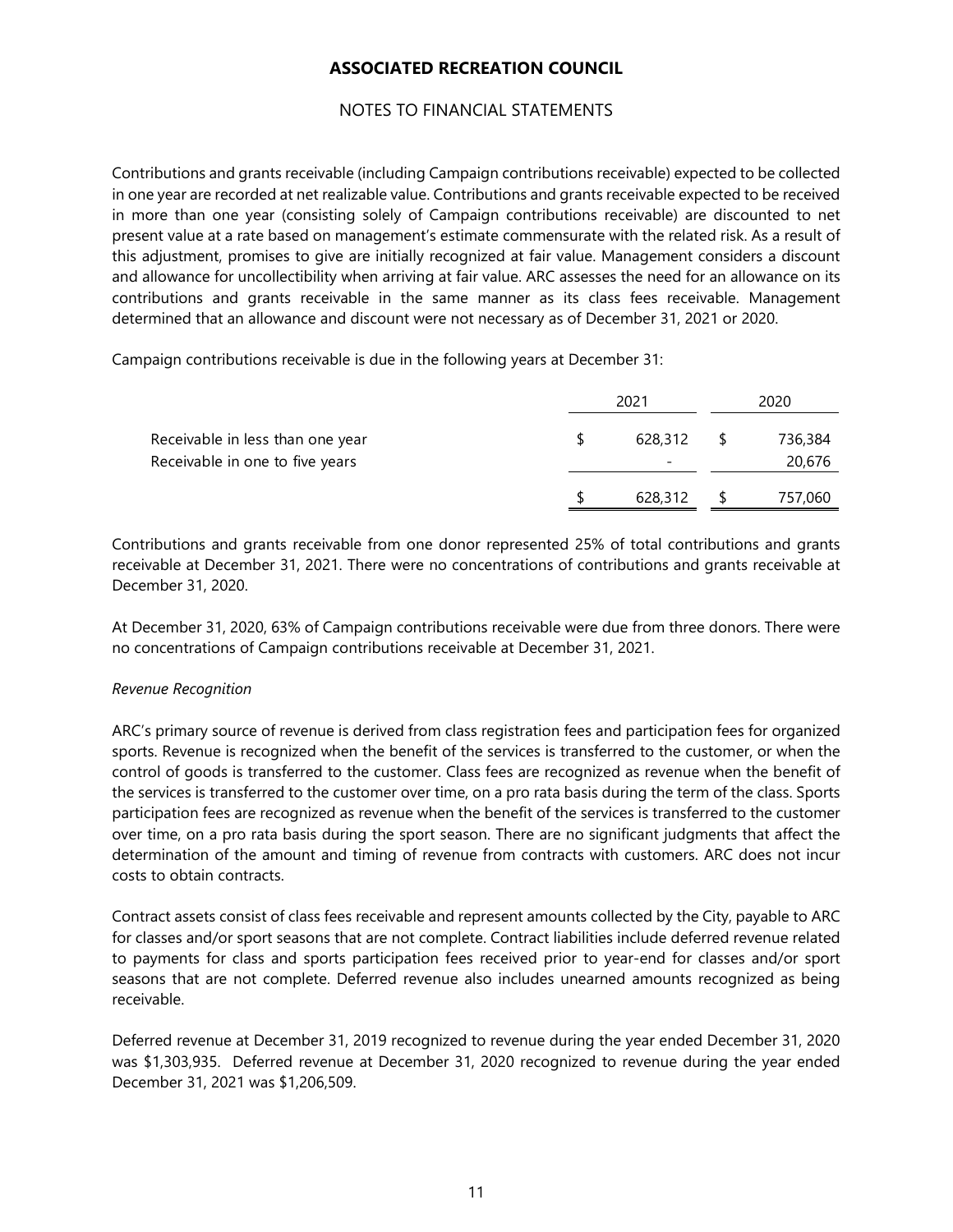## NOTES TO FINANCIAL STATEMENTS

Contributions and grants (including Campaign contributions and those received at special events) are recorded when unconditionally pledged as with or without donor restrictions, depending on the existence and/or nature of any donor restrictions.

Conditional promises to give, that is, those with a measurable performance or barrier and a right of return, are not recognized until the conditions on which they depend have been met. ARC had \$2,470,938 of conditional contributions and grants, of which it was notified during the year ended December 31, 2021. The promises were conditional upon ARC achieving certain goals or incurring qualified expenditures. Due to the conditions present, revenue was not recognized for these contribution and grants as of December 31, 2021.

During the year ended December 31, 2020, ARC received a Paycheck Protection Program loan from the Small Business Administration of \$2,021,000. This loan included forgivable conditions which were met during the year ended December 31, 2021 and, therefore, the loan amount (including interest of \$22,480) was recognized to government grants.

During the year ended December 31, 2021, ARC received an additional Paycheck Protection Program loan from the Small Business Administration of \$2,000,000. This loan included forgivable conditions which were met during the year ended December 31, 2021 and, therefore, the loan amount (including interest of \$12,744) was recognized to government grants.

## *Donated Facilities and Services*

The City provides administrative office space for ARC. The fair value of this office space has not been included in these financial statements based on materiality. A substantial number of volunteers and City personnel make significant contributions of time to the program activities of the various member Advisory Councils. Donated services would not be performed by salaried personnel if the donated services were not available. Accordingly, no amounts are reflected in the financial statements for these services.

## *Functional Expenses*

The financial statements report certain categories of expenses that are attributed to more than one program or supporting function. Therefore, expenses require allocation on a reasonable basis that is consistently applied. Personnel costs are allocated based on employee hours, and all other expenses are allocated based on employee head count of each cost center.

#### *Income Taxes*

ARC is exempt from federal income taxes under Section 501(c)(3) of the Internal Revenue Code.

## *Reclassifications*

Certain prior year balances have been reclassified in order to conform to the current year presentation.

#### *Subsequent Events*

ARC has evaluated subsequent events through the date these financial statements were available to be issued, which was May 19, 2022.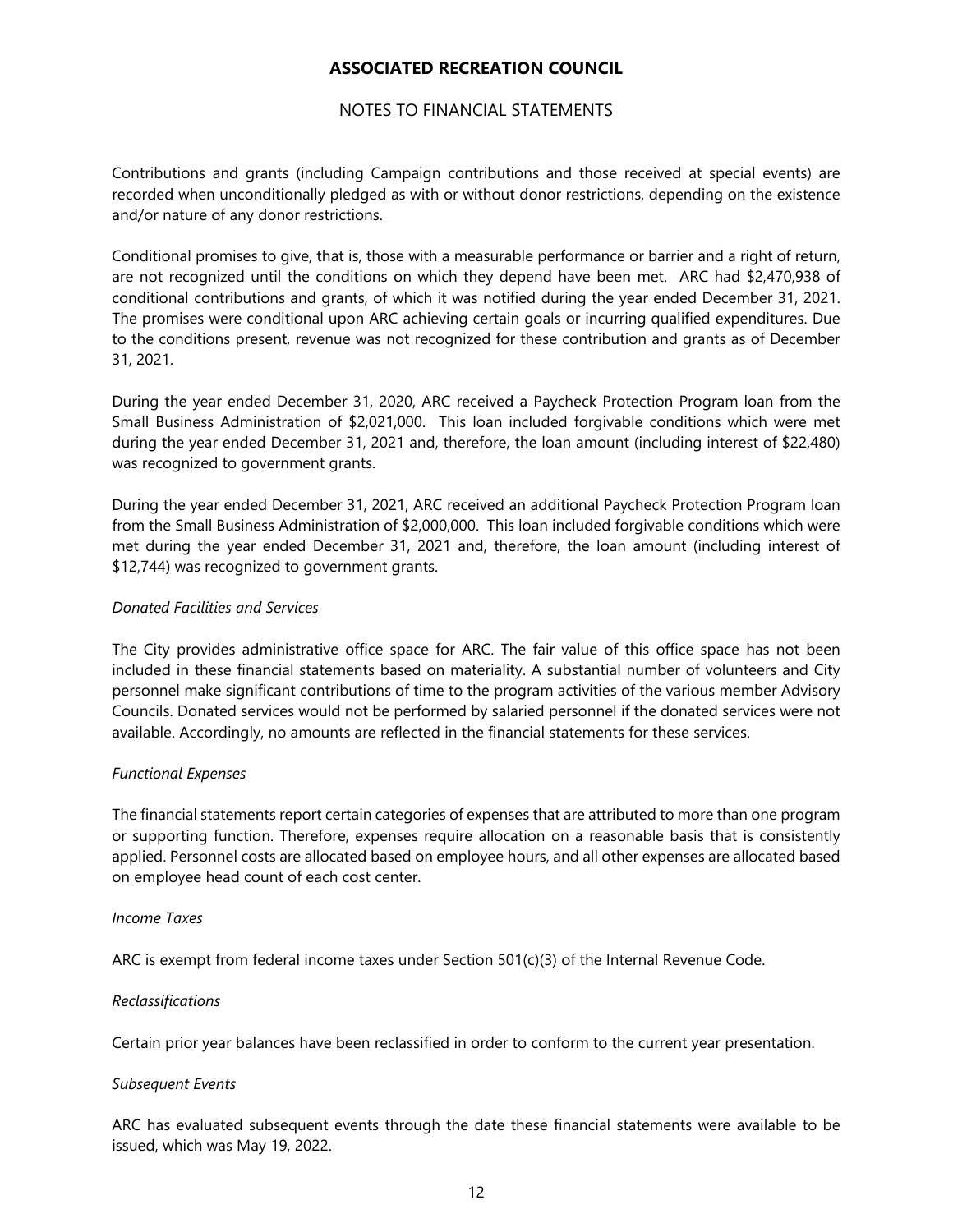## NOTES TO FINANCIAL STATEMENTS

## **Note 2 – Liquidity and Availability of Resources**

ARC strives to maintain liquid assets sufficient to cover 90 days of general expenditures. Financial assets in excess of daily cash needs are invested in open-end mutual funds. All investments are available for liquidation within three days of request, and accounts receivable are due within 120 days of recognition.

Long-term pledges and donor restricted assets are deemed unavailable to meet the daily cash needs for general expenditures and have been reduced from financial assets available for general expenditures. Financial assets available for general expenditure at December 31, 2021 and 2020, comprise the following:

|                                                          | 2021            | 2020 |             |  |
|----------------------------------------------------------|-----------------|------|-------------|--|
| <b>Financial Assets</b>                                  |                 |      |             |  |
| Cash and cash equivalents                                | \$<br>4,212,186 | \$   | 2,284,653   |  |
| Investments                                              | 3,327,372       |      | 3,340,947   |  |
| Class fees receivable                                    | 2,571,667       |      | 1,191,840   |  |
| Contributions and grants receivable                      | 500,315         |      | 196,798     |  |
| Campaign pledges receivable                              | 628,312         |      | 757,060     |  |
| Other receivables                                        | 28,932          |      | 280,860     |  |
|                                                          | 11,268,784      |      | 8,052,158   |  |
| Less: Amounts Not Available to be Used Within One Year   |                 |      |             |  |
| Net assets with donor restrictions (including noncurrent |                 |      |             |  |
| campaign pledges receivable restricted by donor)         | (2,685,700)     |      | (2,579,474) |  |
|                                                          | 8,583,084       | S    | 5,472,684   |  |

## **Note 3 – Employee Benefit Plan**

ARC has a 401(k) plan for employees who meet the eligibility requirements set forth in the plan. ARC matches a portion of employee contributions, which amounted to \$83,209 and \$95,164 in 2021 and 2020, respectively.

## **Note 4 – Annual Services Agreement with the City of Seattle Department of Parks and Recreation**

ARC and the City operate under an Annual Services Agreement (the Agreement) that attempts to plan for and address biennial budget issues. The Agreement includes, but is not limited to, the following amounts paid to the City of Seattle:

- Participation Fee a fee of 4% of gross receipts (excluding grants and donations) of all Advisory Councils excluding rowing and sailing is set by the Seattle City Council on users of Parks facilities for the benefit of the City. ARC collects and pays this fee to the City. For 2020, the City waived the payment of the Participation Fee in its entirety to the City by ARC.
- Wage Reimbursement up to \$50,000 for wages and taxes related to Recreation Attendants serving as building monitors.